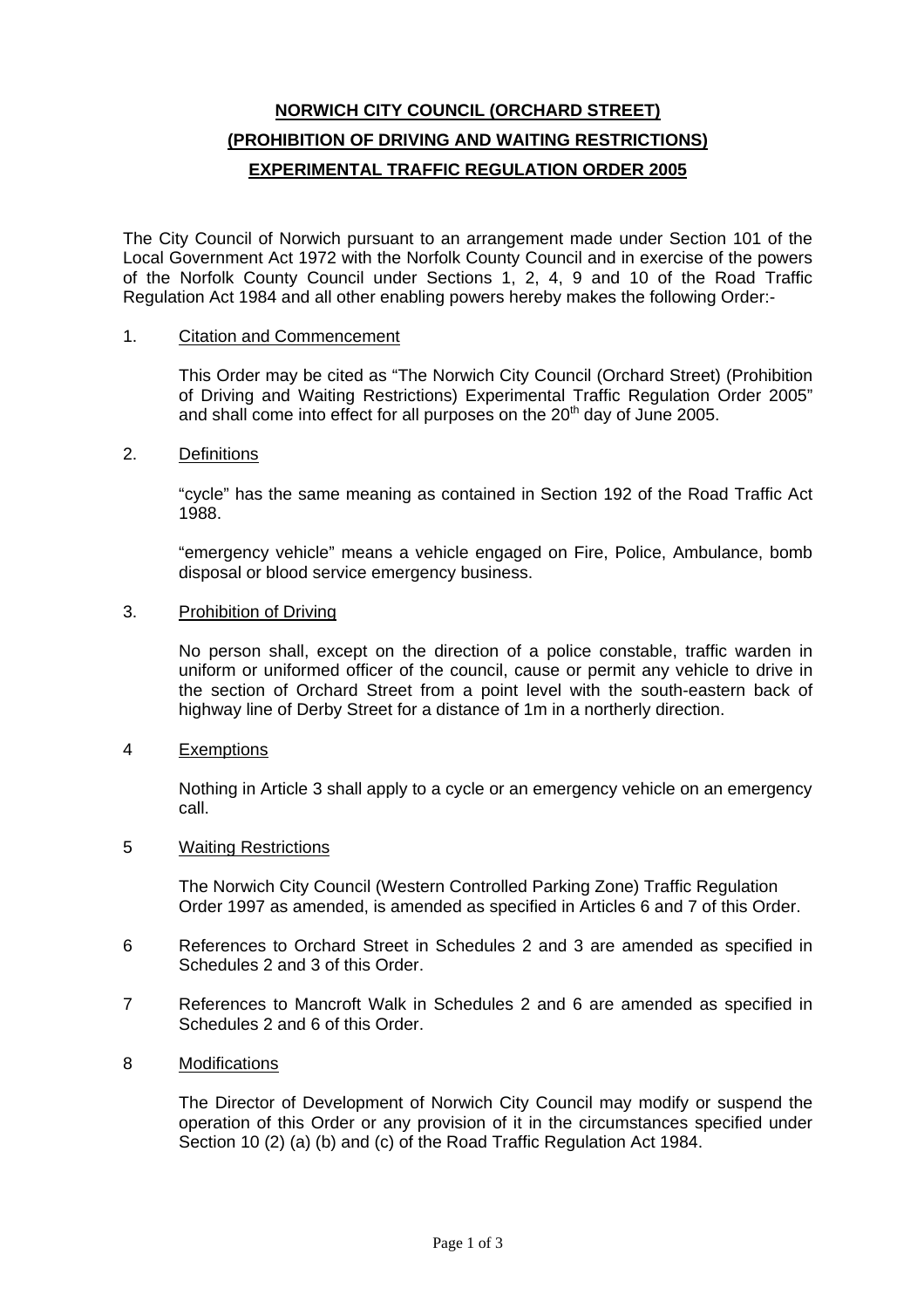## **LIST OF SCHEDULES**

- 2 No Waiting At Any Time
- 3 Permit Parking Places Mon-Sat 8am-6.30pm and any such day not being Christmas Day, Good Friday or a Bank Holiday
- 6 Limited Waiting Parking Place, 2 Hours Duration, No Return Within 1 Hour Mon-Sat 8am-6.30pm Any Such Day Not Being Christmas Day, Good Friday or a Bank **Holidav**

## **Schedule No 2 No Waiting At Any Time**

**Mancroft Walk** (northern Cul-de-sac)

Insert the following new provision

(i) both sides from a point 10 metres east of the western boundary of No. 27 Orchard Street to its junction with the Orchard Street

## **Orchard Street**

Delete the following reference

(i) the west side from the boundary line between Nos. 29 and 31 Orchard Street to the boundary line between Nos. 25 and 27 Orchard Street

And replace with the following reference

- (i) the west side from a point 10 metres south of the northern building line of No.27 Orchard Street to a point 10 metres north of the southern building line of No.29 Orchard Street
- **Schedule No 3 Permit Parking Places Mon-Sat 8am-6.30pm and any such day not being Christmas Day, Good Friday or a Bank Holiday**

#### **Orchard Street**

Delete the following references

- (i) the west side from the northern building line of No. 35 Orchard Street to the boundary line between Nos. 29/31 Orchard Street
- (ii) the west side from the boundary line between Nos. 25 and 27 Orchard Street to the boundary line between Nos.7 and 9 Orchard Street

And replace with the following references

(i) the west side from the northern building line of No. 35 Orchard Street to a point 10 metres north of the southern building line of No.29 Orchard Street